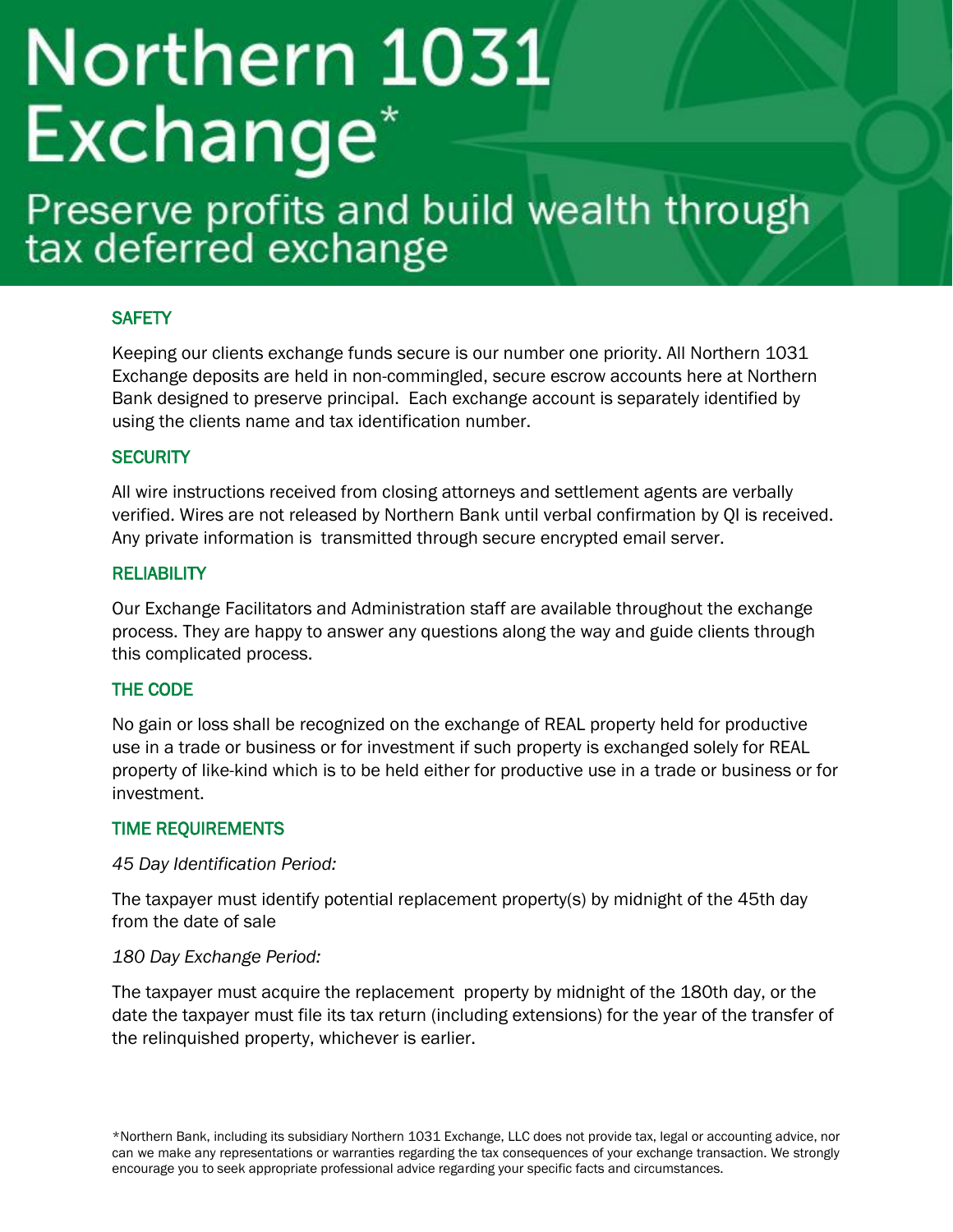# Northern 1031 **Exchange**

# Preserve profits and build wealth through<br>tax deferred exchange

### IDENTIFICATION RULES

*Three Property Rule*: The taxpayer may identify up to three properties of any fair market value.

*200% Rule*: The taxpayer may identify an unlimited number of properties provided the total fair market value of all properties identified does not exceed 200% of the fair market value of the relinquished property.

*95% Rule*: If the taxpayer identifies properties in excess of both of the above rules, then the taxpayer must acquire 95% of the value of all properties identified.

### THE LIKE KIND PROPERTY MYTH

Property must be exchanged for "like-kind" property. But "like-kind" simply means that real property must be exchanged for real property. All real property is like-kind, so a whole interest may be exchanged for a tenancy-in-common interest; one property may be exchanged for more than one property; a duplex may be exchanged for a fourplex; a single family residence may be exchanged for a motel; vacant land may be exchanged for an office building, etc.

### IRC SECTION 1031 – EXCEPTIONS

- Personal residences do not fall under the guidelines for a 1031 exchange.
- Vacation second homes used primarily for personal use.
- Stock in trade or other property purchased primarily for quick resale.
- Stocks, bonds, or notes.
- Other securities or evidences of indebtedness or interest.
- Interests in a partnership.
- Certificates of trust or beneficial interest.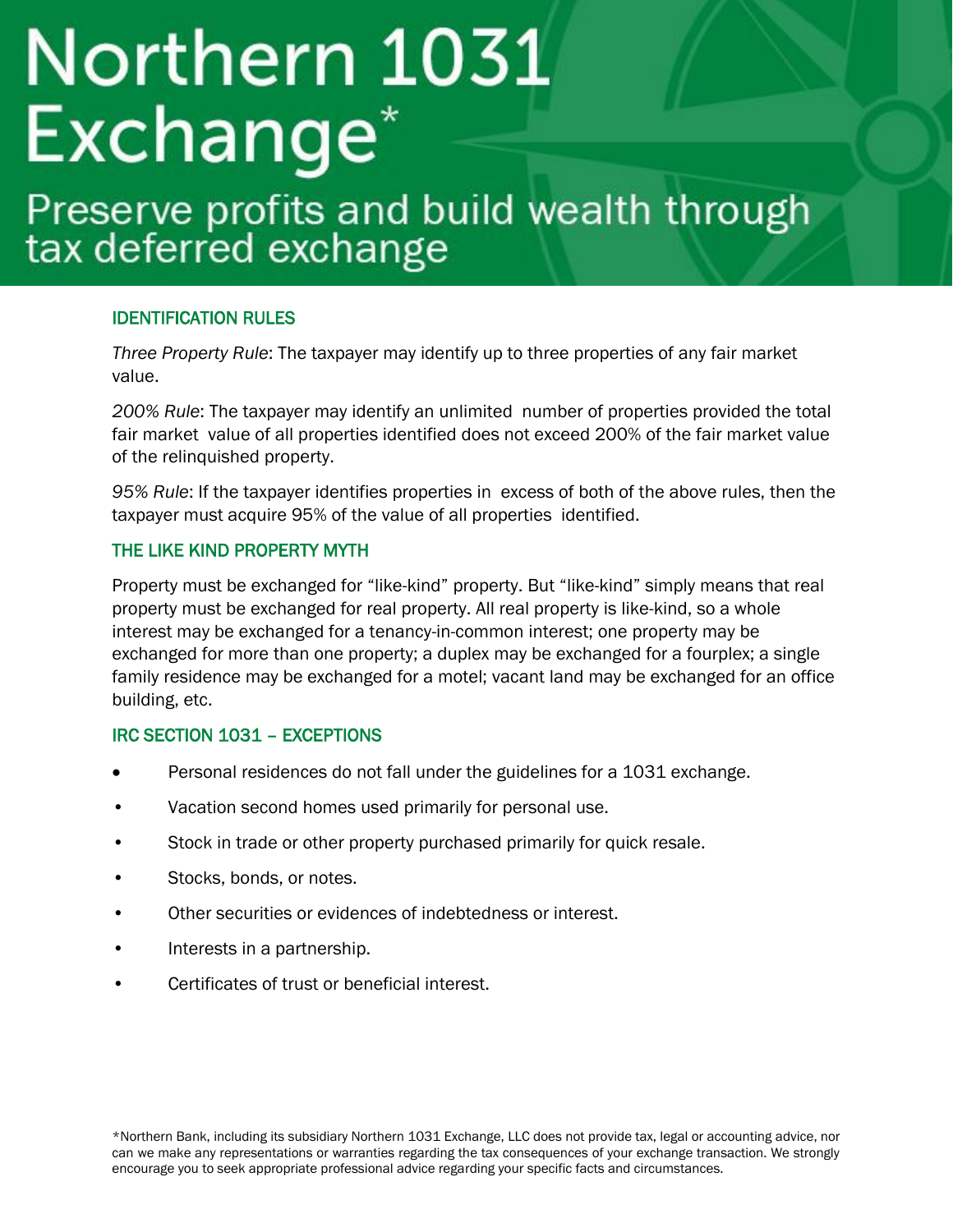## Northern 1031 Exchange<sup>\*</sup>

### Preserve profits and build wealth through tax deferred exchange

### HISTORY AND STATUTORY DEVELOPMENT

When income taxes were first imposed in 1918, gain or loss recognition was required on all dispositions of property. Provision for nonrecognition of gain or loss on the exchange of property was introduced in 1921.

Limitations on the scope of exchange activities were imposed in 1923 by excluding stocks, bonds, notes, trust certificates and other securities from the nonrecognition provisions of the Revenue Act of 1921.

The substantive provisions of I.R.C. § 1031 remained basically the same until The Tax Reform Act of 1984 where time limits were introduced for non-simultaneous exchanges and interests in partnership were added to the types of properties excluded from nonrecognition treatment. The 1984 change to the code was a direct result of the Starker decisions made in 1979 by the Ninth Circuit Court of Appeals which established the legal precedent that there could be a delay between transfer of ownership of the RQ and receipt of the RP.

The Omnibus Budget Reconciliation Act of 1989 added 1031(f) that stated exchanges between related parties would continue to qualify for deferral of gain provided neither the exchanger or the related person disposes within two years the property received in the exchange. In addition the 1989 Act added that property inside US and outside US are not properties of like-kind.

The best news in the history of exchanging occurred when on May 1, 1991, the IRS published the final regulation which gives specific and clear guidance for the conduct of a tax deferred exchange. This regulation covers the role of the qualified intermediary, assignment of contracts, control of escrow funds and identification requirements.

In addition, in April of 1990 an IRS Revenue Ruling authorized the use of direct deeding and IRS Form 8824 was published to simplify reporting of an exchange.

A major change to the rules occurred in October 2000 when IRS Revenue procedure 2000-37 was published to provide the rules to accommodate a reverse exchange. This "Safe-Harbor" procedure provides for an Exchange Accommodation Titleholder (EAT). The EAT can purchase the relinquished property or the desired replacement property so the taxpayer can proceed with the exchange.

\*Northern Bank, including its subsidiary Northern 1031 Exchange, LLC does not provide tax, legal or accounting advice, nor can we make any representations or warranties regarding the tax consequences of your exchange transaction. We strongly encourage you to seek appropriate professional advice regarding your specific facts and circumstances.